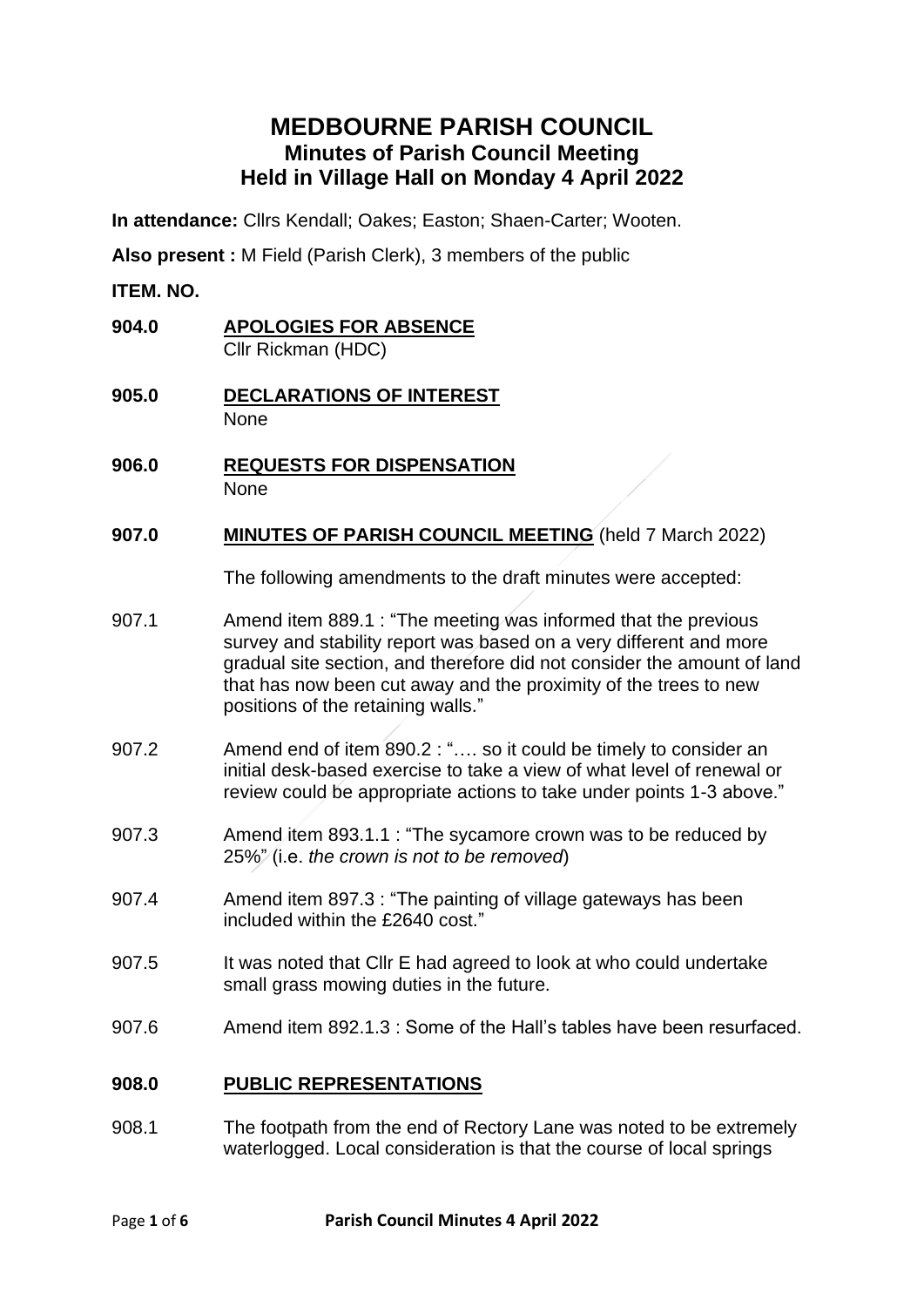needs investigation. In the meanwhile, material is being placed on the field surface to aid walkers over the mud in this area.

- 908.2 The left-hand footpath of Ashley Rd was noted to increasingly overgrown and will be referred to Highways. **ACTION : Cllr O**
- 908.3 Problems were noted with the drain at the end of the road by the corner outside the public house.
- 908.4 A pothole and disruption to the granite sets was noted in Brook Terrace and will be referred to Highways. **ACTION : Cllr O**

## **909.0 CLERK & COUNCILLORS REPORTS**

909.1 Traffic activated 'speed signs'

All the preferred four locations have been notified to Highways. The final licence agreement is now being awaited.

The order for the first two signs has been placed, but payment will await the poles being in position. Quotations for the poles are now needed for their supply and erection - first on Uppingham Road and on Drayton Road.

909.2 Update on Packhorse Bridge

The consideration of appropriate repairs has been passed to the 'Specialist Timber Team' – Councillors noted that parts of the bridge appear looser than ever.

909.3 Jubilee Year commemorations (incl. Village Hall)

Fireworks and a beacon are planned for the Friday evening.

A leaflet on the weekend's events is to be available soon.

Discussion was had on who could be asked to plant the commemorative tree.

#### 909.4 **Other action points from 7 March:**

41 Main St. : It was noted that the PC has requested a halt to works until new investigations and calculations can demonstrate that the current proposed works will not have negative impacts on the surrounding land (other gardens have already appeared to become more water-logged). No response had been received from HDC to date, so Cllr K had written again to officers and to the Planning Portfolio-holder. A meeting is due to be held on 26 April in HDC offices to follow all things up.

Roadside sign Uppingham Road : this was reported and has been resited.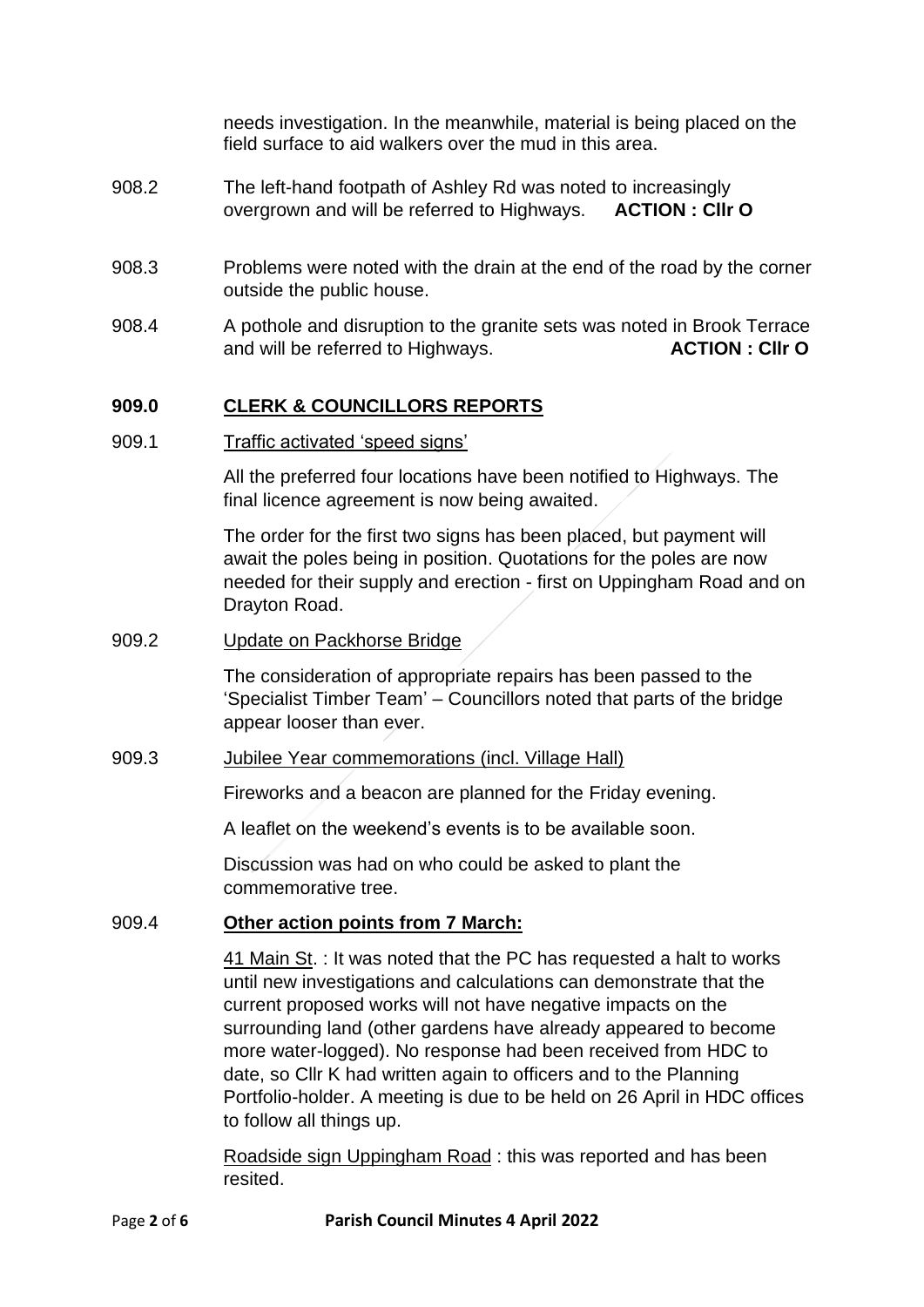Mirror on roadside : It was agreed to order the 500ml. size and mount this on the pole by Cllr K's garden. **ACTION: MF/Cllr O** 

#### 909.5 Other points raise by Councillors

Future ideas on parish improvements Some suggestions were aired on future canvassing of parish ideas for parish and village improvements (e.g. via 'drop-in' sessions , or surveys, etc.) Cllr W agreed to collate some ideas for further consideration. **ACTION: CIIr W** 

Environmental work Councillors noted that new volunteers are likely to be required to help look after the future of the Hollow, and that a new 'Tree Warden' is still required for the parish. Cllr E agreed to check which local trees are the responsibility of the PC. **ACTION: Cllr E**

Neighbourhood Plan Cllr E agreed to prepare some first ideas for how a small group could review the existing N P and its relationship with the HDC Local Plan. The meeting confirmed that MF obtain 3 printed copies of the N P for ease of discussion. **ACTION: MF / Cllr E**

## **910.0 TO RECEIVE REPORTS ON THE FOLLOWING MATTERS:**

## 910.1 **Village Hall**

Prices will be rising 2022-23 for hire of the Hall's premises.

Grant applications are being submitted for replacement windows, etc.

A new 'Squirrels' meeting will start early on Mondays by the Scouts.

A discussion was had on potential funds to renew the defibrillator pads for the equipment stored at the Sports Club.

#### 910.2 **MEFT**

No regular meeting schedule has been to date. The proposed 'strategic' meeting has yet to be arranged.

An 'Easter Egg raffle' will be arranged for fund-raising.

Cllr E asked if general funds held by Medbourne Charities could be made available for use by MEFT.

#### 910.3 **Sports Club**

The Club's AGM will be held in May.

General information was shared of a draft proposal to consider building a new dwarf wall by the entrance to the sports club.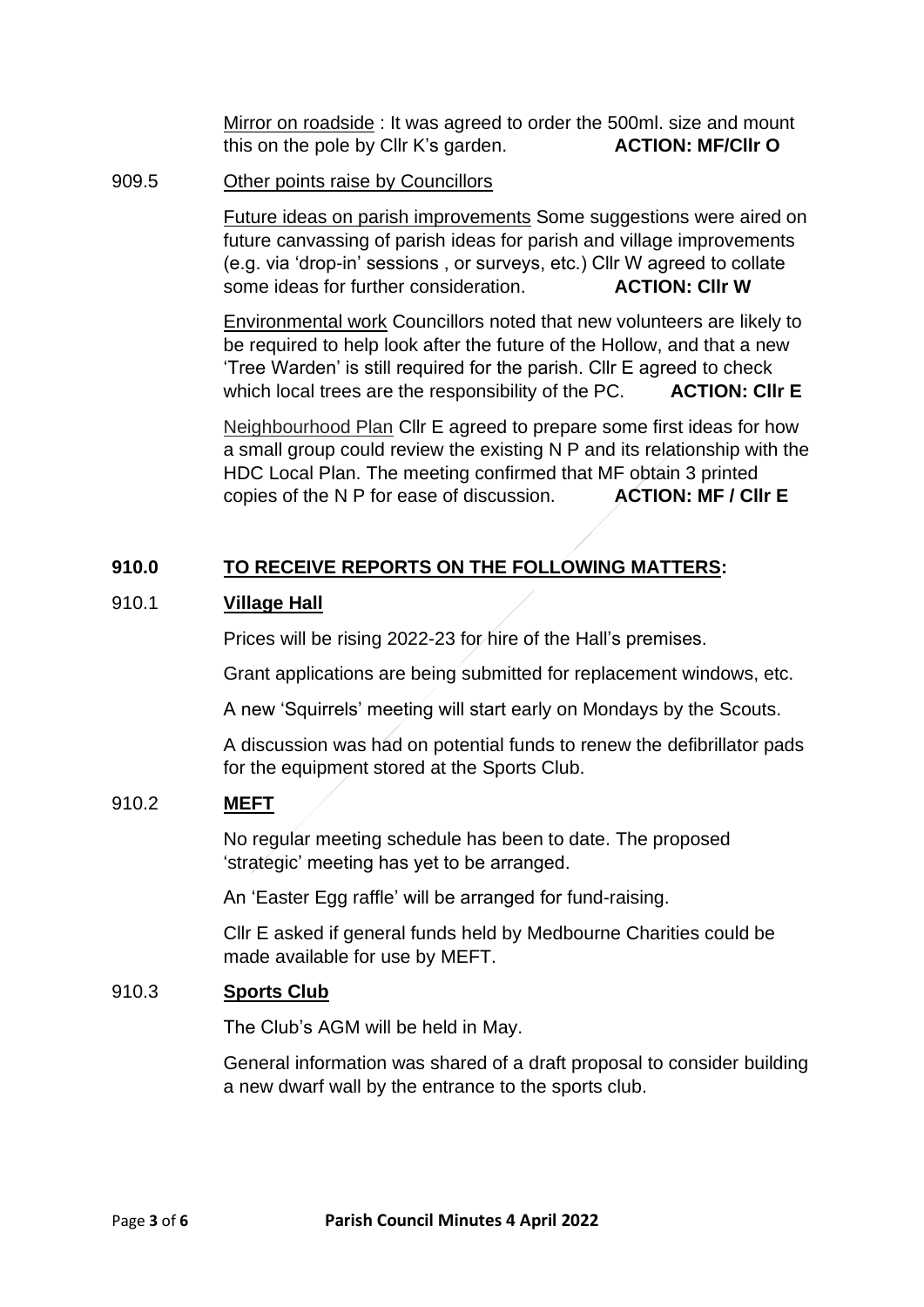## **911.0 TO CONSIDER AND COMMENT ON PLANNING MATTERS**

- 911.1 Applications to HDC: No new applications to discuss
- 911.2 Other planning matters: Nothing to discuss

## **912.0 MPC WEBSITE AND ACCESSIBILITY**

- 912.1 Confirmation of the arrangements to commence the new stand-alone PC website were given to the meeting. It is anticipated by 2Commune that their current workstream will permit work on the new site to start in 3-4 weeks, and it was hoped that a new site can be operational by the Annual Meeting son 16 May.
- 912.2 It was agreed to renew the PC's 'domain name' : the new website address will be 'medbourneparishcouncil.co.uk'.

## **913.0 TO NOTE CORRESPONDENCE RECEIVED**

913.1 A copy of the latest 'North Northants Housing Strategy' had been received for general information– no action was required at this stage. [MF was asked to indicate in emails to Councillors if any correspondence requires specific responses or not.]

## **914.0 2022-23 BUDGET AND APPROVAL OF PAYMENTS**

914.1 MF noted the revised account mandate for the bank accounts had finally been confirmed by the bank. All outstanding payments will now be addressed.

#### 914.2 **Outstanding payments agreed to pay from March 2022 :**

HDC (Bins) : **£162.93 + £190.08 = £353.01**

Westcotec **(**Speed Signs) : **£8060 + VAT (= £9672.00 tbc)**

Autela Payroll (payroll services) : **£52.20**

2Commune (website set-up costs) : **£1050 + VAT = £1260.00**

Replacement cheque to Sports Club (more costs)**: £5519.00**

Replacement funds to Cllr Shaen-Carter (gates/fencing) **: £2640.00**

Revised cheque to H M Rev &Customs **: £259.20** *not £290.20*

Medbourne Village Hall (Queen's Jubilee) : **£500.00** (to hold by PC)

## 914.3 **Payments agreed to pay in April 2022 :**

M Field (salary for April + backdated 2021-22 award) **: £130.48**

Page **4** of **6 Parish Council Minutes 4 April 2022**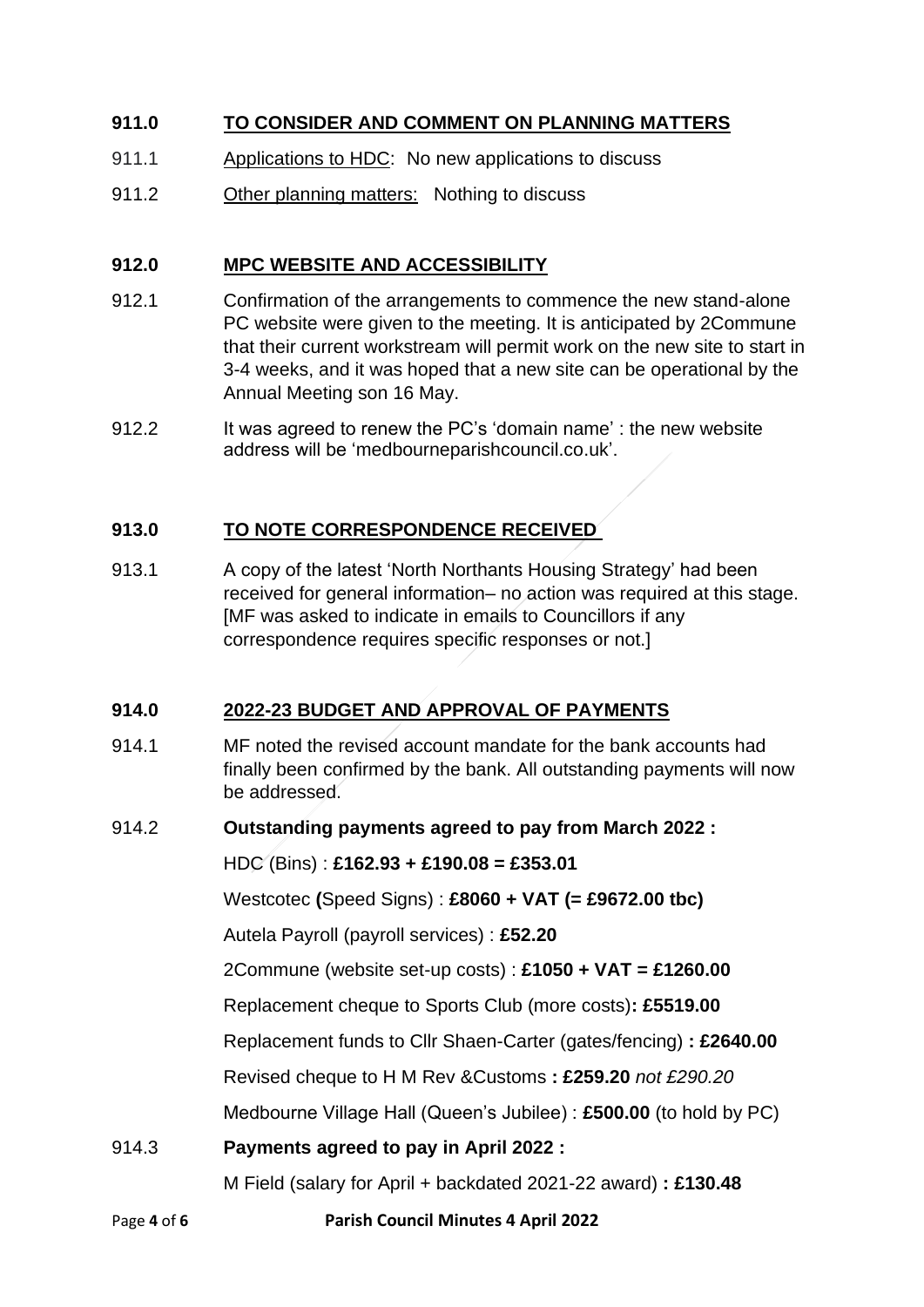M Field (post/stamp expenses) : **£14.50** LRALC / NALC (membership fees) : **£226.90** 2Commune (website domain) : **£75.00**

## 914.4 **Bank reconciliation:**

The reconciliation to end-February was circulated prior to the meeting.

## **915.0 2021-22 BUDGET**

- 915.1 An indicative summary statement of 2021-22 income and expenditure had been circulated and will be confirmed as soon as bank statement details for the final period have been received.
- 915.2 MF offered a rationale for the rate of current and expected expenditure the next year, noting the intention to use further reserves for more traffic-activated speed signs above 2022-23 precept expenditure.

## **916.0 EXTERNAL AUDIT**

916.1 To note Parish Council external audit arrangements now received

## **917.0 GRANT APPLICATIONS**

- 917.1 Confirmation of the proposed 2022-23 grant procedure had been circulated: it was agreed that 2022-23 guidance by worded to invite applications between £0-£500.
- 917.2 An application had been received by Medbourne Bowls Club and Councillors noted the historic position of the Bowls Club and its assets in the village.

It was agreed to match contributions from the club of up to £300 in the current year, and to invite a further application in the coming year.

917.3

## **918.0 QUESTIONS TO THE CHAIR**

None raised.

## **919.0 ITEMS OF REPAIRS AND MAINTENANCE**

919.1 It was noted that the road sign is being obscured on Uppingham Road – Cllr K agreed to investigate. **ACTION Cllr K**